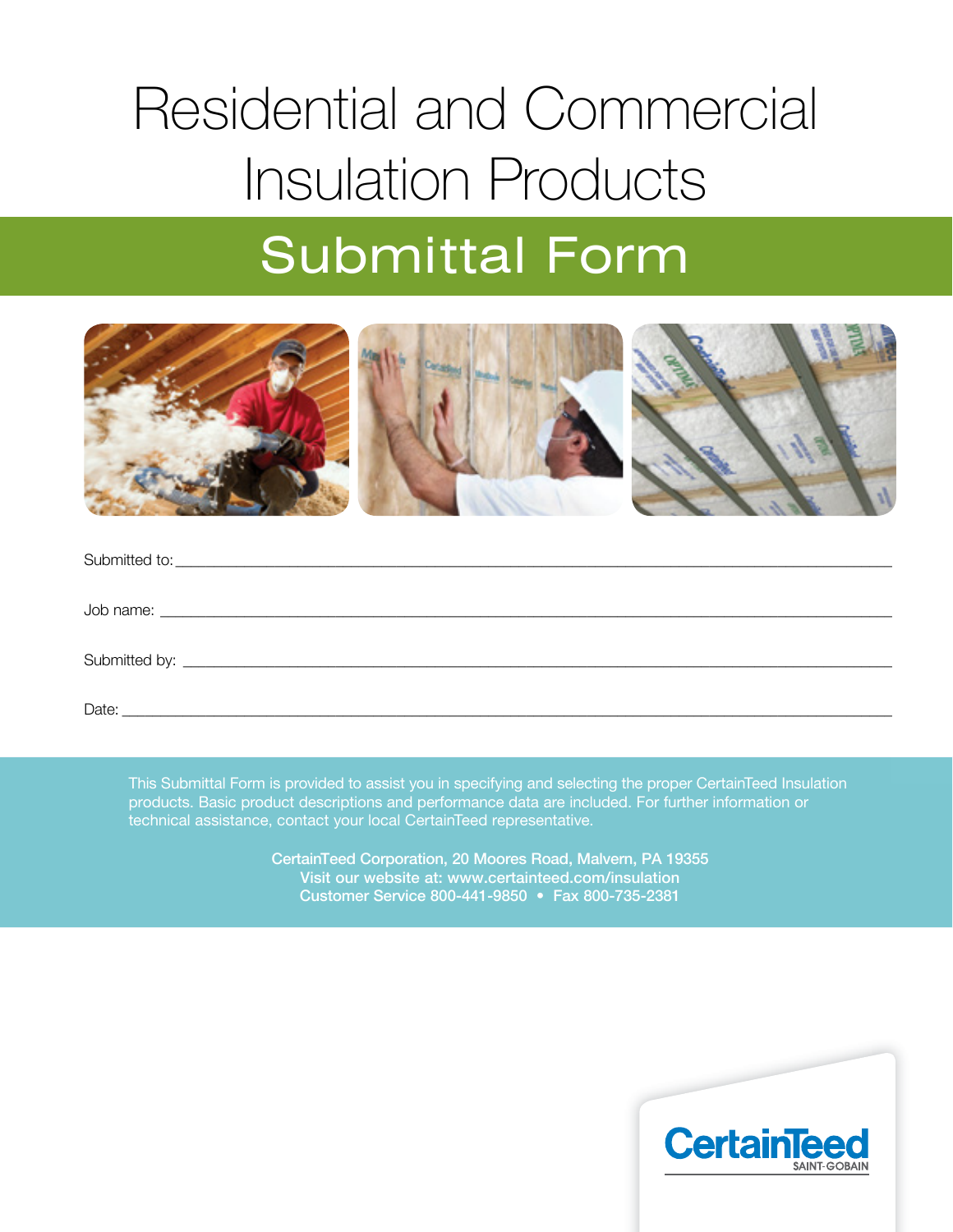| <b>Product</b>                                                                   | <b>Description</b>                                                                                                                                                                                            | R-Values and Thicknesses*                                                                                                                                                                                                                                                                                                                                                                          | <b>Applicable Standards</b>                                                                                                                               |
|----------------------------------------------------------------------------------|---------------------------------------------------------------------------------------------------------------------------------------------------------------------------------------------------------------|----------------------------------------------------------------------------------------------------------------------------------------------------------------------------------------------------------------------------------------------------------------------------------------------------------------------------------------------------------------------------------------------------|-----------------------------------------------------------------------------------------------------------------------------------------------------------|
| <b>Unfaced</b><br><b>Building</b><br><b>Insulation</b><br>Notes:                 | Sustainable Insulation <sup>®</sup><br>manufactured in widths to<br>permit pressure fit installation.<br>Used with a separate vapor<br>retarder or where no vapor<br>retarder is required or<br>recommended.  | <b>Nominal</b><br><b>Nominal</b><br>R<br>R<br><b>Thickness</b><br><b>Thickness</b><br>15"<br>21<br>$5\frac{1}{2}$<br>49<br>12"<br>$5\frac{1}{2}$<br>20<br>38<br>$6\frac{1}{4}$ "<br>38C**<br>10%"<br>19<br>10"<br>$3\frac{1}{2}$<br>15<br>30<br>30C**<br>$8\frac{1}{4}$<br>$3\frac{1}{2}$<br>13<br>$8^{\degree}$<br>$3\frac{1}{2}$<br>11<br>25<br>22<br>$6\frac{1}{2}$<br>**Cathedral Ceiling Batt | Complies with ASTM C665, Type I.<br>Is noncombustible, meeting test<br>criteria of ASTM E136. Thermal<br>performance determined by<br>ASTM C653 and C518. |
| <b>Kraft Faced</b><br><b>Building</b><br>Insulation<br>Notes:                    | Sustainable Insulation <sup>®</sup><br>manufactured with a kraft<br>paper facing with a vapor<br>permeance rating of 1.0 or<br>less. Includes stapling flanges.                                               | Nominal<br><b>Nominal</b><br>R<br>R<br><b>Thickness</b><br><b>Thickness</b><br>15"<br>21<br>$5\frac{1}{2}$<br>49<br>12"<br>38<br>20<br>$5\frac{1}{2}$<br>38C**<br>10%"<br>$6\frac{1}{4}$<br>19<br>$3\frac{1}{2}$<br>30<br>10"<br>15<br>30C**<br>$8\%$ "<br>13<br>$3\frac{1}{2}$<br>8"<br>$3\frac{1}{2}$<br>11<br>25<br>$6\frac{1}{2}$<br>22<br>**Cathedral Ceiling Batt                            | Complies with ASTM C665, Type II,<br>Class C, Category 1. Thermal<br>performance determined by<br>ASTM C653 and C518.                                     |
| SpeedyR™<br><b>Kraft Faced</b><br><b>Building</b><br><b>Insulation</b><br>Notes: | Sustainable Insulation <sup>®</sup><br>manufactured with a kraft<br>paper facing with a vapor<br>permeance rating of 1.0<br>or less. No stapling required.                                                    | <b>Nominal</b><br>R<br><b>Thickness</b><br>$5\frac{1}{2}$<br>21<br>19<br>$6\frac{1}{4}$<br>$3\frac{1}{2}$<br>13                                                                                                                                                                                                                                                                                    | Complies with ASTM C665, Type II,<br>Class C, Category 1. Thermal<br>performance determined by<br>ASTM C653 and C518.                                     |
| <b>SMARTBATT™</b><br><b>Insulation</b><br>Notes:                                 | Sustainable Insulation <sup>®</sup><br>manufactured with an<br>integrated smart vapor<br>retarder with a permeance<br>rating of 1.0 or less. Includes<br>stapling flanges. Material is<br>Class A fire rated. | Nominal<br>Nominal<br>R<br>R<br><b>Thickness</b><br><b>Thickness</b><br>12"<br>$6\frac{1}{4}$<br>38<br>19<br>$3\frac{1}{2}$<br>38<br>10%"<br>15<br>$3\frac{1}{2}$<br>10"<br>13<br>30<br>$3\frac{1}{2}$<br>$8\frac{1}{4}$<br>11<br>30<br>$5\frac{1}{2}$<br>21                                                                                                                                       | Complies with ASTM C665, Type<br>II, Class A, Category 1. Thermal<br>performance determined by ASTM<br>C518.                                              |
| EasyTouch™<br><b>Encapsulated</b><br><b>Insulation</b><br>Notes:                 | Sustainable Insulation®<br>manufactured with a<br>perforated plastic film for<br>cleaner, easier installation.<br>Unfaced EasyTouch is Class A<br>fire rated.                                                 | <b>Nominal</b><br>R<br><b>Thickness</b><br>30<br>10"<br>$\mathbf{8}^{\circ}$<br>25<br>$5\frac{1}{2}$<br>21<br>$6\frac{1}{4}$<br>19<br>$3\frac{1}{2}$<br>13                                                                                                                                                                                                                                         | Complies with ASTM C665, Type<br>II, Class A, Category 2 (unfaced).<br>Complies with ASTM C665, Type II,<br>Class C, Category 1 (kraft).                  |

- 2 -

**\*Additional R-Values and thicknesses may be available. Product availability may vary by location. Contact your CertainTeed representative for more information.**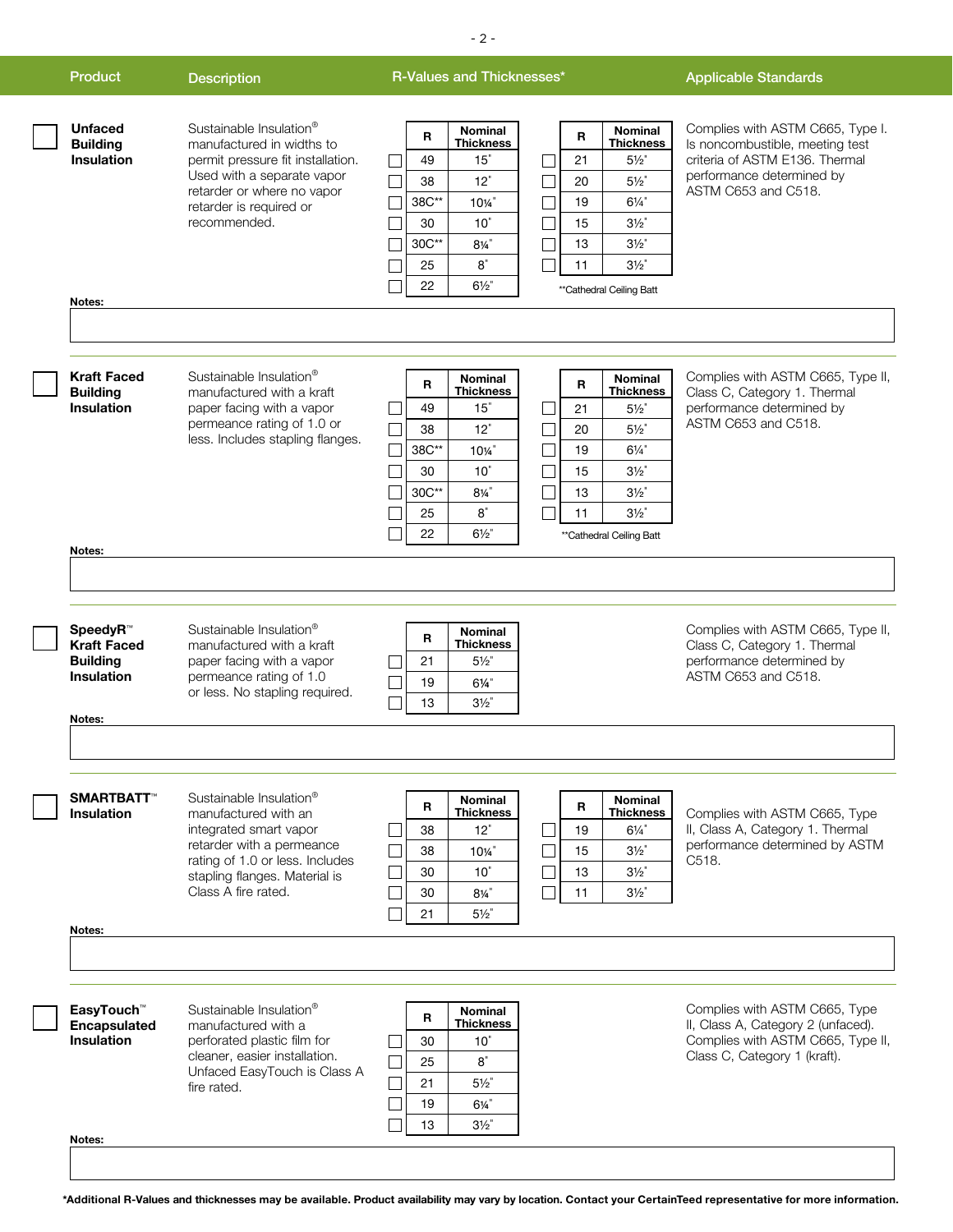|  | ×<br>٦<br>$\sim$ |  |
|--|------------------|--|
|--|------------------|--|

#### Product **Description Committee Committee Committee** B-Values and Thicknesses<sup>\*</sup> **Applicable Standards**

| <b>Basement</b><br>Wall<br><b>Insulation</b> | Sustainable Insulation <sup>®</sup> available<br>with perforated white flame<br>resistant polypropylene or foil<br>facings. Used to insulate walls<br>of unfinished crawlspaces and<br>basements. Flame spread<br>rating is 25 or less. Available in<br>48" and 72" widths. |
|----------------------------------------------|-----------------------------------------------------------------------------------------------------------------------------------------------------------------------------------------------------------------------------------------------------------------------------|

| R  | <b>Nominal</b><br><b>Thickness</b> |
|----|------------------------------------|
| 11 | $3\%$ "                            |
| 15 | $4\frac{1}{2}$ "                   |
| 19 | $6\frac{1}{4}$ "                   |

Complies with ASTM C665, Type II, Class A, Category 2. Thermal performance determined by ASTM C653 and C518.

**Notes:**

| MemBrain™<br><b>Continuous</b> | Vapor retarder sheeting<br>intended for use with unfaced,      | Roll<br>Width | <b>Nominal</b><br><b>Thickness</b> | Complies with ASTM C665, Type II,<br>Class A. Category 1.                     |
|--------------------------------|----------------------------------------------------------------|---------------|------------------------------------|-------------------------------------------------------------------------------|
| Air Barrier &                  | vapor permeable mass                                           | 8' 4''        | 2 mil                              | Water vapor permeance values are                                              |
| <b>Smart Vapor</b><br>Retarder | insulation (fiberglass and<br>mineral wool) in wall and        | 9'4''         | 2 mil                              | determined by ASTM E96.<br>$\leq$ 1.0 perm (57 ng/Pa•s•m <sup>2</sup> )       |
|                                | ceiling cavities. MemBrain is                                  | 10' 4''       | 2 mil                              | (ASTM E96, Standard Desiccant                                                 |
|                                | a polyamide film that changes<br>its permeability with ambient | 12'4''        | 2 mil                              | method)<br>$>$ 10 perms (570 ng/Pa $\text{--}$ s $\text{--}$ m <sup>2</sup> ) |
|                                | humidity conditions. Material<br>is Class A fire rated.        |               |                                    | (ASTM E96, Standard Water<br>method)                                          |
| Notes:                         |                                                                |               |                                    |                                                                               |

| <b>Products</b>                                       | <b>Description</b>                                                                                                                                       | R-Values and Thicknesses*                                                               | <b>Applicable Standards</b>                                                                                                                               |
|-------------------------------------------------------|----------------------------------------------------------------------------------------------------------------------------------------------------------|-----------------------------------------------------------------------------------------|-----------------------------------------------------------------------------------------------------------------------------------------------------------|
| Sound<br><b>Attenuation</b><br><b>Batts</b><br>Notes: | Sustainable Insulation <sup>®</sup><br>unfaced batts manufactured<br>in widths to permit pressure<br>fit installation in steel stud<br>systems.          | <b>Nominal</b><br>R<br><b>Thickness</b><br>$3\frac{1}{2}$<br>11<br>$2\frac{1}{2}$<br>8  | Complies with ASTM C665, Type I.<br>Is noncombustible, meeting test<br>criteria of ASTM E136. Thermal<br>performance determined by<br>ASTM C653 and C518. |
|                                                       |                                                                                                                                                          |                                                                                         |                                                                                                                                                           |
| Acoustical<br><b>Ceiling Batts</b>                    | Sustainable Insulation <sup>®</sup><br>24" x 48" batts either unfaced<br>or with tabless kraft paper<br>facing. For use in suspended<br>ceiling systems. | <b>Nominal</b><br>R<br><b>Thickness</b><br>$6\frac{1}{4}$<br>19<br>$3\frac{1}{2}$<br>11 | Complies with ASTM C665, Type I<br>(unfaced), Type II, Class C,<br>Category 1 (faced). Thermal<br>performance determined by ASTM<br>C653 and C518.        |
| Notes:                                                |                                                                                                                                                          |                                                                                         |                                                                                                                                                           |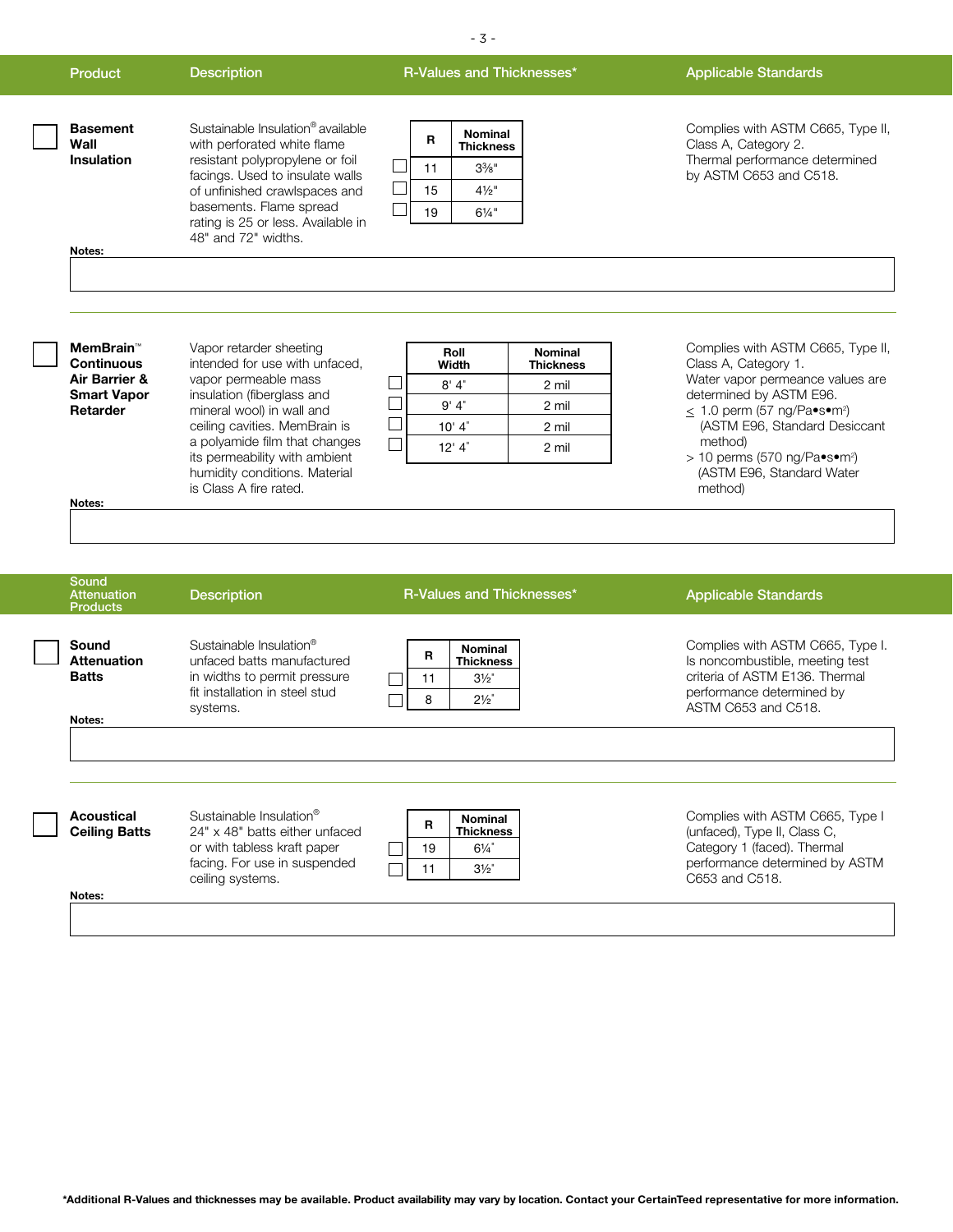| <b>Commercial</b><br><b>Products</b>                                                    | <b>Description</b>                                                                                                                                                                                                                                 | R-Values and Thicknesses*                                                                                                                                                        | <b>Applicable Standards</b>                                                                                                                                                                            |
|-----------------------------------------------------------------------------------------|----------------------------------------------------------------------------------------------------------------------------------------------------------------------------------------------------------------------------------------------------|----------------------------------------------------------------------------------------------------------------------------------------------------------------------------------|--------------------------------------------------------------------------------------------------------------------------------------------------------------------------------------------------------|
| CertaPro <sup>™</sup><br>AcoustaTherm <sup>™</sup><br><b>Batts</b>                      | Sustainable Insulation <sup>®</sup><br>manufactured in widths to<br>permit friction fit installation.<br>Unfaced is used with a<br>separate vapor retarder or<br>where no vapor retarder is                                                        | <b>Nominal</b><br>R<br><b>Thickness</b><br>30<br>10"<br>(Unfaced)<br>19<br>$6\frac{1}{4}$<br>(Unfaced,<br>Kraft-faced no tabs)                                                   | Unfaced complies with ASTM C553,<br>Type I, ASTM C665, Type I and is<br>noncombustible, per ASTM E136.<br>Kraft Faced complies with ASTM<br>C665, Type II, Class C, Category 1.<br>Thermal performance |
| Notes:                                                                                  | required or recommended.                                                                                                                                                                                                                           | $3\frac{1}{2}$<br>11<br>(Unfaced.<br>Kraft-faced no tabs)<br>8<br>$2\frac{1}{2}$<br>(Unfaced)                                                                                    | determined by ASTM C518.                                                                                                                                                                               |
| CertaPro <sup>™</sup><br><b>Partition</b><br><b>Batts</b><br>Notes:                     | Sustainable Insulation <sup>®</sup><br>unfaced flexible blanket-type<br>batts for use in commercial<br>construction for acoustical and<br>thermal insulation in shaft and<br>partition walls.                                                      | <b>Nominal</b><br>R<br><b>Thickness</b><br>5.8<br>$1\frac{1}{2}$                                                                                                                 | Complies with ASTM C553,<br>Type I, II, ASTM C665, Type I and<br>is noncombustible, per ASTM E136.                                                                                                     |
| CertaPro <sup>™</sup><br><b>Thermal</b><br><b>Kraft Faced</b><br><b>Batts</b><br>Notes: | Sustainable Insulation <sup>®</sup><br>manufactured with a flanged<br>kraft paper facing providing a<br>vapor retarder with a perm<br>rating of 1.0 or less.                                                                                       | Nominal<br>R<br><b>Thickness</b><br>$6\frac{1}{4}$<br>19<br>$3\frac{1}{2}$<br>11                                                                                                 | Complies with ASTM C553, Type I<br>and ASTM C665, Type II, Class C,<br>Category 1. Thermal performance<br>determined by ASTM C177 or<br>ASTM C518.                                                     |
| CertaPro™<br><b>Thermal</b><br><b>Foil Faced</b><br><b>Batts</b><br>Notes:              | Sustainable Insulation®<br>manufactured with a flanged<br>foil/kraft vapor retarder<br>providing a perm rating of 0.05<br>or less. Has a flame spread<br>rating of 75 or less.                                                                     | Nominal<br>Nominal<br>R<br>R<br><b>Thickness</b><br>Thickness<br>38<br>12"<br>$3\frac{1}{2}$<br>13<br>$3\frac{1}{2}$<br>10"<br>11<br>30<br>$6\frac{1}{4}$<br>19                  | Complies with ASTM C553, Type I<br>and ASTM C665, Type III, Class B,<br>Category 1. Thermal performance<br>determined by ASTM C177 and<br>ASTM C518.                                                   |
| CertaPro™<br><b>Thermal</b><br>FSK-25 Faced<br><b>Batts</b>                             | Sustainable Insulation®<br>manufactured with a flanged<br>flame resistant foil-scrim-kraft<br>facing. Used where a flame<br>spread rating of 25 or less is<br>required for insulation facings.<br>The facing has a perm rating of<br>0.02 or less. | Nominal<br><b>Nominal</b><br>R<br>$\mathbf R$<br>Thickness<br><b>Thickness</b><br>38<br>12"<br>13<br>$3\frac{1}{2}$<br>$3\frac{1}{2}$<br>30<br>10"<br>11<br>$6\frac{1}{4}$<br>19 | Complies with ASTM C553, Type I<br>and ASTM C665, Type III, Class A,<br>Category 1. Thermal performance<br>determined by ASTM C177 or<br>ASTM C518.                                                    |

- 4 -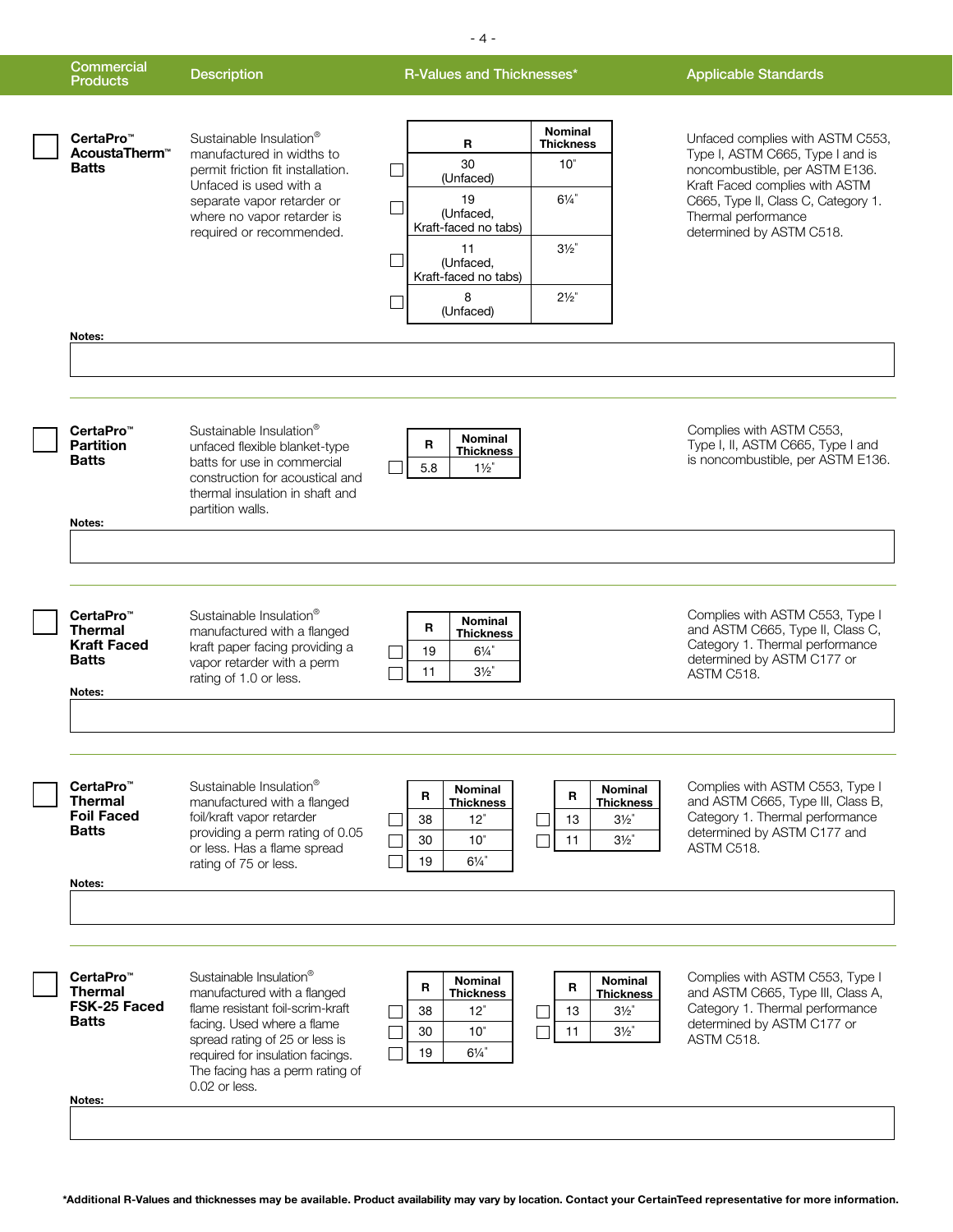#### Product Description **Description** R-Values and Thicknesses<sup>\*</sup> Specification Compliance

- 5 -

| CertaPro™<br>Thermal     | Sustainable Insulation <sup>®</sup><br>manufactured with a white                                                                                                        | R              | <b>Nominal</b><br><b>Thickness</b> |
|--------------------------|-------------------------------------------------------------------------------------------------------------------------------------------------------------------------|----------------|------------------------------------|
| Extended<br>Flange       | flame-resistant poly-scrim-kraft<br>facing (PSK) or flame-resistant                                                                                                     | 30 (FSK only)  | 10"                                |
| FSK Faced,               |                                                                                                                                                                         | 19 (PSK & FSK) | $6\frac{1}{4}$ "                   |
| White PSK<br>Faced Batts | foil-scrim-kraft facing (FSK).<br>Used where a flame spread<br>rating of 25 or less is required<br>for insulation facings. All facings<br>have a perm rating of 0.02 or |                |                                    |
| Notes:                   | less and a 4" extended flange.                                                                                                                                          |                |                                    |

#### PSK and FSK comply with ASTM C553, Type 1. PSK complies with ASTM C665, Type II, Class A, Category 1. FSK complies with ASTM C665, Type III, Class A, Category 1. Thermal performance determined by ASTM C177 and ASTM C518.

#### **CertaPro™ Commercial Board**

residential and commercial construction. Manufactured unfaced, with a reinforced white kraft and foil laminate (ASJ) or an aluminum foil, glass scrim kraft laminate (FSK).

Flexible to rigid boards for

Available in four densities:

CB 150: Light weight, used where flexibility is desired.

CB 225: Semi-rigid board type.

CB 300: Board type with greater rigidity and compressive strength for a smoother, more abuse-resistant surface.

CB 600: A rigid board product.

| CB 150  |                  |  |
|---------|------------------|--|
| R-Value | <b>Thickness</b> |  |
| 16.0    | 4"               |  |
| 14.0    | $3\frac{1}{2}$ " |  |
| 12.0    | 3"               |  |
| 10.0    | $2\frac{1}{2}$ " |  |
| 8.0     | 2"               |  |
| 6.0     | $1\frac{1}{2}$ " |  |

**CB 300** R-Value Thickness

|              |         | CB 225           |
|--------------|---------|------------------|
|              | R-Value | Thickness        |
| $\mathbf{L}$ | 16.6    | 4"               |
|              | 14.6    | $3\frac{1}{2}$ " |
|              | 12.5    | 3"               |
|              | 10.4    | $2\frac{1}{2}$ " |
|              | 8.3     | 2"               |
|              | 6.3     | $1\frac{1}{2}$ " |
|              | 4.2     |                  |
|              |         |                  |

**CB 600** R-Value Thickness 9.1 2"  $6.8$  11/2" 4.5 1"

 $\Box$  $\Box$  $\Box$ 

| Product      | <b>ASTM</b><br>C612 | <b>ASTM</b><br>C553 |
|--------------|---------------------|---------------------|
| <b>CB150</b> | Type IA             | Types I, II & III   |
| CB 225       | Type IA             |                     |
| <b>CB300</b> | Types IA & IB       |                     |
| CB 600       | Types IA & IB       |                     |

ASTM C1136 (Facing only) Type II: FSK; Type I: ASJ

| 17.4 | 4"               |
|------|------------------|
| 15.2 | $3\frac{1}{2}$ " |
| 13.0 | 3"               |
| 10.9 | $2\frac{1}{2}$ " |
| 8.7  | 2"               |
| 6.5  | $1\frac{1}{2}$ " |
| 4.3  | "                |
|      |                  |

|--|

| board with a black mat facing for                                                                                                                                |          |         | <b>Type 225</b>  | Type 300 |                | Product  | <b>ASTM C612</b> |
|------------------------------------------------------------------------------------------------------------------------------------------------------------------|----------|---------|------------------|----------|----------------|----------|------------------|
| acoustical applications in sound<br>studios or other acoustically<br>sensitive applications requiring<br>a black exposed surface.<br>Available in two densities: |          | R-Value | Thickness        | R-Value  | Thickness      | Type 225 | Type IA          |
|                                                                                                                                                                  |          | 8.7     | 2"               | 8.7      | 2"             | Type 300 | Types IA & IB    |
|                                                                                                                                                                  |          | 6.5     | $1\frac{1}{2}$ " | 6.5      | $1\frac{1}{2}$ |          |                  |
|                                                                                                                                                                  |          | 4.3     | $-1$             | 4.3      | $-1$           |          |                  |
| Semi-rigid board type.                                                                                                                                           |          |         |                  |          |                |          |                  |
| Board type with greater rigidity<br>and compressive strength for a<br>smoother more abuse resistant                                                              |          |         |                  |          |                |          |                  |
|                                                                                                                                                                  | surface. |         |                  |          |                |          |                  |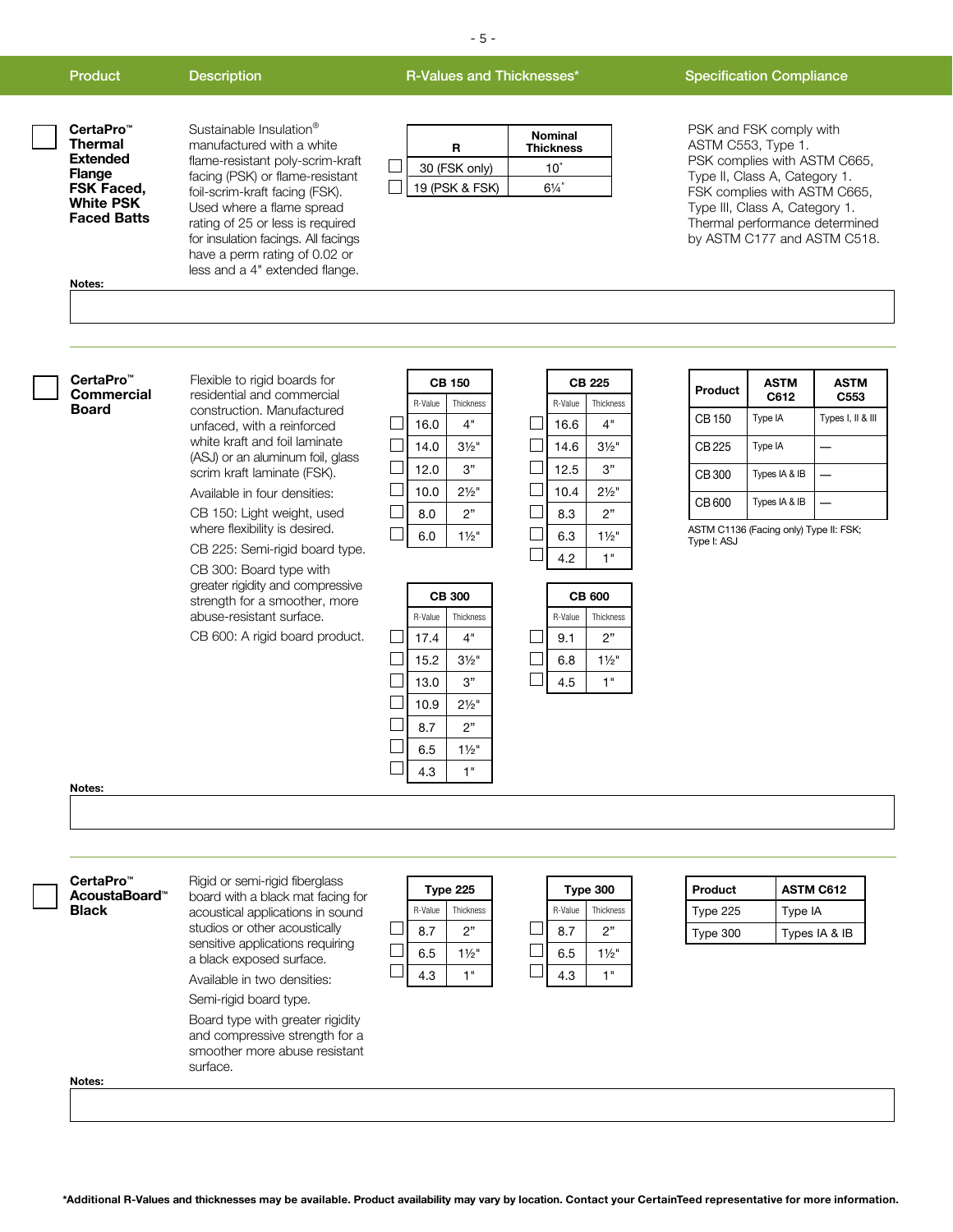| <b>Product</b>                                                                 | <b>Description</b>                                                                                                                                                                                                                                                                                                                               | R-Values and Thicknesses* |                                       |                                                                                                                             |                                                                                                                                                   |                                                   | <b>Specification Compliance</b>                                                                                                                                                                     |
|--------------------------------------------------------------------------------|--------------------------------------------------------------------------------------------------------------------------------------------------------------------------------------------------------------------------------------------------------------------------------------------------------------------------------------------------|---------------------------|---------------------------------------|-----------------------------------------------------------------------------------------------------------------------------|---------------------------------------------------------------------------------------------------------------------------------------------------|---------------------------------------------------|-----------------------------------------------------------------------------------------------------------------------------------------------------------------------------------------------------|
| CertaPro <sup>™</sup><br>AcoustaBlanket <sup>™</sup><br><b>Black</b><br>Notes: | 1/2" to 2" thick black fiberglass<br>blanket with a durable fire-<br>resistant black composite<br>surface used for acoustical control<br>applications in theaters, sound<br>studios or other acoustically<br>sensitive applications requiring<br>a black exposed surface.                                                                        |                           |                                       | Type 150<br>Thickness<br>1"<br>$1\frac{1}{2}$<br>2"                                                                         |                                                                                                                                                   | Type 200<br>Thickness<br>$\frac{1}{2}$ "          | Complies with ASTM C553,<br>Type I and II. Acoustical<br>performance determined by ASTM<br>C423 using Type A mounting.<br>Thermal resistance determined by<br>ASTM C177 or C518.                    |
|                                                                                |                                                                                                                                                                                                                                                                                                                                                  |                           |                                       |                                                                                                                             |                                                                                                                                                   |                                                   |                                                                                                                                                                                                     |
| <b>Metal Building</b><br><b>Insulation</b><br>202-96                           | A flexible blanket insulation<br>furnished in rolls and intended<br>to be laminated on one side<br>with a suitable vapor retarder.<br>It is used as a thermal and<br>acoustical insulation in the roofs<br>and sidewalls of pre-engineered<br>metal buildings and post frame<br>construction. Plain unfaced,<br>Metal Building Insulation 202-96 |                           | R<br>30<br>25<br>21<br>19<br>16<br>13 | <b>Nominal</b><br><b>Thickness</b><br>$9\frac{1}{4}$<br>8"<br>$6\frac{3}{4}$<br>$6\%$<br>$5\frac{1}{2}$<br>$4\frac{3}{8}$ " | <b>Widths</b><br>36", 48", 60", 72"<br>36", 48", 60", 72"<br>36", 48", 60", 72"<br>36", 48", 60", 72"<br>36", 48", 60", 72"<br>36", 48", 60", 72" | Lengths<br>25'<br>30'<br>45'<br>50'<br>50'<br>75' | Metal Building Insulation 202-96<br>has physical properties that<br>regularly meet the requirements<br>of the following specifications:<br>ASTM C991, Type I Plain and<br>NAIMA 202-96. (Rev. 2000) |
|                                                                                | may be used as an additional                                                                                                                                                                                                                                                                                                                     |                           | 11                                    | $3\frac{3}{4}$ "                                                                                                            | 36", 48", 60", 72"                                                                                                                                | 100'                                              |                                                                                                                                                                                                     |

 $\blacksquare$  $\Box$ 

- 6 -

**Notes:**

#### Premium Blowing Wool **Products**

**Description** 

insulation for pneumatic application in open attics or

closed cavities.

**InsulSafe<sup>®</sup> SP** Fiberglass blowing

layer of insulation over laminated metal building insulation in systems or over the top of BUR or single ply roofs in metal reroof applications to achieve greater thermal performance.

#### R-Values and Thicknesses\* Applicable Standards

1,000 sq. ft.

 $R-Values$  Bags per

10 33⁄8" 36", 48", 60", 72" 100'

**OPEN ATTIC APPLICATION**

 28.9 0.897 21.75" 23.5 0.727 18.25" 20.8 0.646 16.50" 17.9 0.556 14.50" 13.8 0.427 11.50" 11.8 0.366 10.00" 22 9.9 0.306 8.50" 8.6 0.267 7.50" 5.9 0.182 5.25" 5.0 0.155 4.50"

Minimum Weight Pounds per sq. ft.

Min. Installed/ **Settled Thickness** 

Complies with ASTM C764, Type I. Thermal performance is determined by ASTM C687 and ASTM C518. Is noncombustible, meeting criteria of ASTM E136.

**Notes:**

**\*Additional R-Values and thicknesses may be available. Product availability may vary by location. Contact your CertainTeed representative for more information.**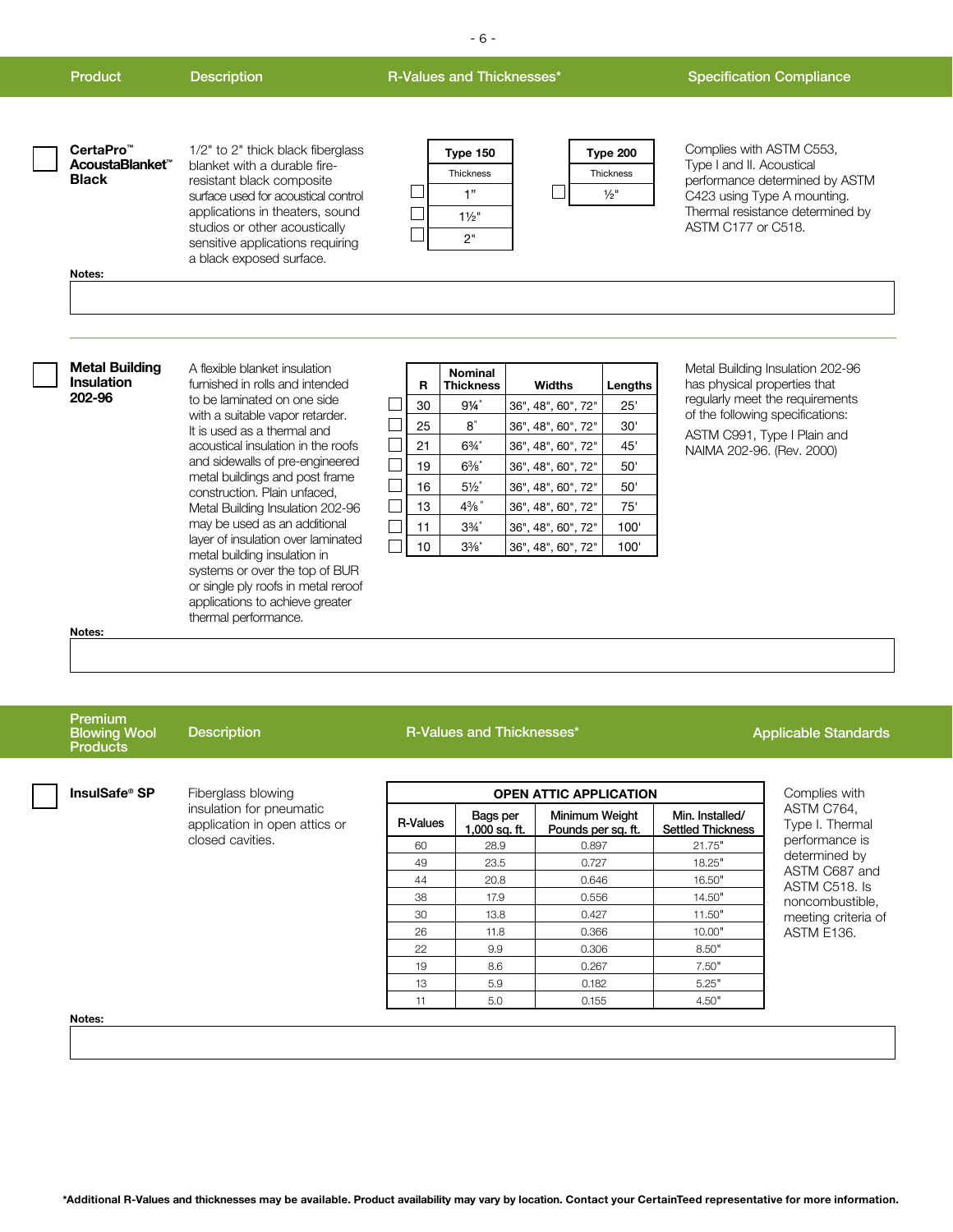|               | Premium<br><b>Blowing Wool</b><br><b>Products</b> | <b>Description</b>                                                             |                                                            | R-Values and Thicknesses*      |                                             | <b>Applicable Standards</b>      |                                         |                                                |
|---------------|---------------------------------------------------|--------------------------------------------------------------------------------|------------------------------------------------------------|--------------------------------|---------------------------------------------|----------------------------------|-----------------------------------------|------------------------------------------------|
|               | <b>OPTIMA®</b><br>System                          | System including OPTIMA<br>premium fiberglass blowing<br>insulation and OPTIMA | R-Values<br>$3.50$ " (2x4)<br>(hr·ft <sup>2</sup> ·°f)/btu | Bags/<br>1.000 ft <sup>2</sup> | <b>Minimum</b><br>Weight<br>(lbs / $ft^3$ ) | Max<br>Coverage<br>(Net $ft^2$ ) | Installed<br>Density<br>(lbs / $ft^3$ ) | Complies with<br>ASTM C764,<br>Type I. Thermal |
| applications. | non-woven fabric or equivalent                    | 14                                                                             | 11.3                                                       | 0.350                          | 70.9                                        | $1.2^{\circ}$                    | performance is                          |                                                |
|               | for closed cavity or MidFloor                     | 15                                                                             | 14.1                                                       | 0.438                          | 37.6                                        | 1.5                              | determined by<br>ASTM C687 and          |                                                |
|               |                                                   | 21                                                                             | 17.7                                                       | 0.550                          | 32.1                                        | $1.2^{\circ}$                    | ASTM C518. Is                           |                                                |
|               |                                                   | 24                                                                             | 26.6                                                       | 0.825                          | 22.3                                        | 1.8                              | noncombustible,                         |                                                |
|               |                                                   |                                                                                | 29                                                         | 23.4                           | 0.725                                       | 20.7                             | 1.2                                     | meeting criteria<br>of ASTM E136.              |
|               |                                                   |                                                                                |                                                            |                                |                                             |                                  |                                         |                                                |

31 31.2 0.967 25.1 1.6

#### **MIDFLOOR — CLOSED CAVITIES THAT ARE NOT COMPRESSION FILLED.**

|                                              | Bag Weight 31 lbs |                       |                                 |                                 |                              |
|----------------------------------------------|-------------------|-----------------------|---------------------------------|---------------------------------|------------------------------|
| <b>Minimum Installed</b><br><b>Thickness</b> | <b>R-Value</b>    | <b>Design Density</b> | Maximum Coverage<br>Per Package | Minimum Weight<br>Per Unit Area | Minimum Packages<br>Per Area |
| in.                                          | (hr•ft2•°f)/Btu   | lbs./ft3              | net sq. ft.                     | lbs./sq. ft.                    | $#/1,000$ sq. ft.            |
| 8                                            | 28                | 0.8                   | 58.1                            | 0.53                            | 17.2                         |
| 9                                            | 32                | 0.8                   | 51.7                            | 0.60                            | 19.4                         |
| 10                                           | 35                | 0.8                   | 46.5                            | 0.67                            | 21.5                         |
| 11                                           | 39                | 0.8                   | 42.3                            | 0.73                            | 23.7                         |
| 12                                           | 42                | 0.8                   | 38.8                            | 0.80                            | 25.8                         |
| 13                                           | 46                | 0.8                   | 35.8                            | 0.87                            | 28.0                         |
| 14                                           | 49                | 0.8                   | 33.2                            | 0.93                            | 30.1                         |
| 15                                           | 53                | 0.8                   | 31.0                            | 1.00                            | 32.3                         |
| 16                                           | 56                | 0.8                   | 29.1                            | 1.07                            | 34.4                         |
| 17                                           | 60                | 0.8                   | 27.4                            | 1.13                            | 36.6                         |
| 18                                           | 63                | 0.8                   | 25.8                            | 1.20                            | 38.7                         |
| 19                                           | 67                | 0.8                   | 24.5                            | 1.27                            | 40.9                         |
| 20                                           | 71                | 0.8                   | 23.3                            | 1.33                            | 43.0                         |
| 21                                           | 74                | 0.8                   | 22.1                            | 1.40                            | 45.2                         |
| 22                                           | 78                | 0.8                   | 21.1                            | 1.47                            | 47.3                         |
| 23                                           | 81                | 0.8                   | 20.2                            | 1.53                            | 49.5                         |
| 24                                           | 85                | 0.8                   | 19.4                            | 1.60                            | 51.6                         |

**Notes:**

### Product Characteristics

**Sound Transmission Loss**

CertainTeed's fiberglass products can reduce sound transmission when properly installed in construction assemblies and can add from 3 to 12 points to the STC rating depending on the type of assembly. The actual rating is dependent on the workmanship, mass of total material, thickness of insulation and the air tightness of the construction. In wood stud assemblies, separation

of the wall surfaces plus the addition of insulation in stud cavities are the most effective means of reducing sound transmission. This may be accomplished by installing resilient channels on one side of the partition, or with staggered or double wall constructions. The table on the following page lists some typical sound rated partition assemblies.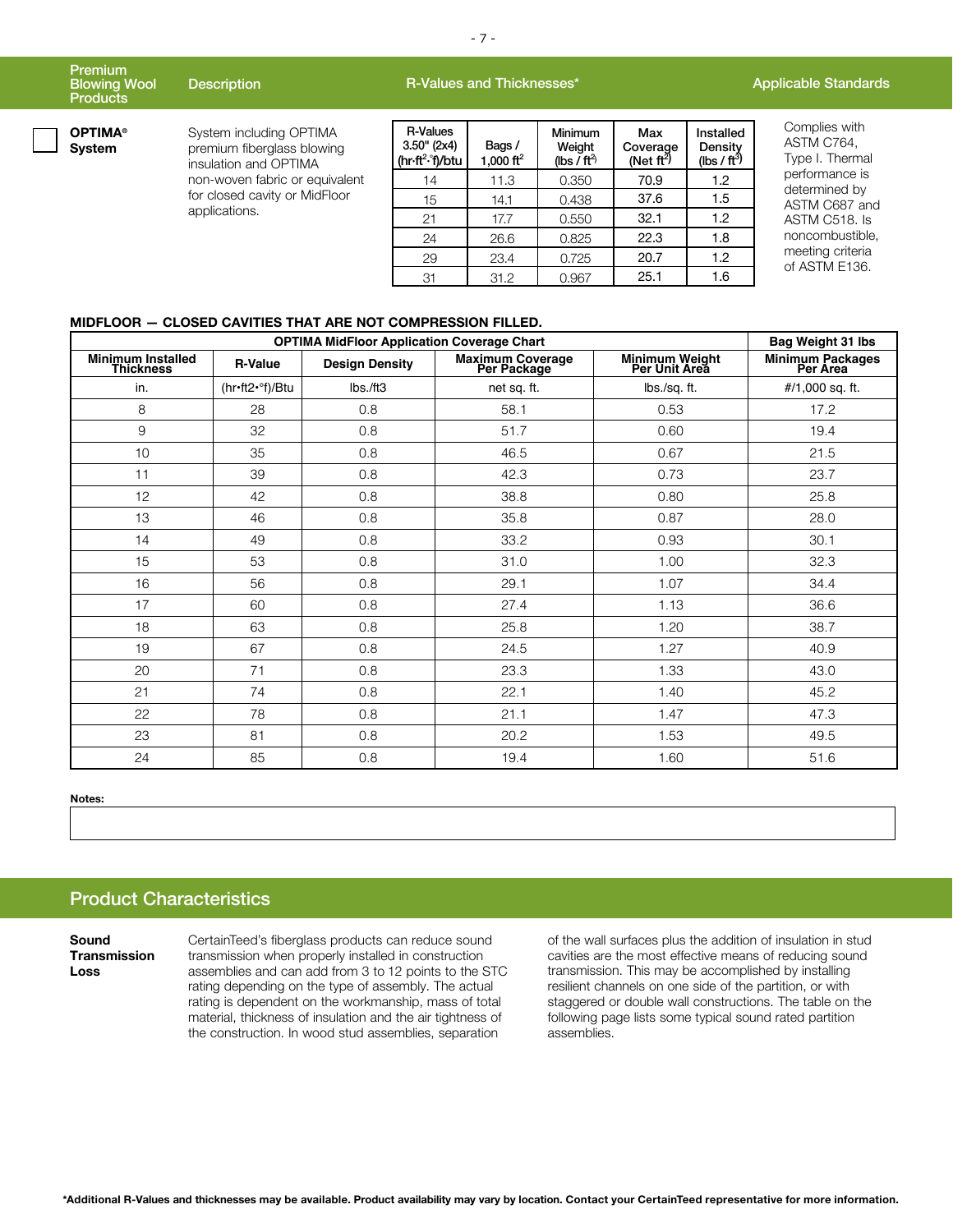### Product Characteristics (continued)

| <b>Burning</b><br><b>Characteristics</b> | Product                                                                                                                                                                            | Flame Spread | Smoke Developed  |  |  |  |  |  |
|------------------------------------------|------------------------------------------------------------------------------------------------------------------------------------------------------------------------------------|--------------|------------------|--|--|--|--|--|
|                                          | Unfaced Building Insulation                                                                                                                                                        | 5            | $\left( \right)$ |  |  |  |  |  |
|                                          | SMARTBATT™                                                                                                                                                                         | 25           | 50               |  |  |  |  |  |
|                                          | EasyTouch <sup>™</sup> Unfaced                                                                                                                                                     | 5            |                  |  |  |  |  |  |
|                                          | Basement Wall Insulation                                                                                                                                                           | 25           | 50               |  |  |  |  |  |
|                                          | MemBrain™                                                                                                                                                                          | 20           | 55               |  |  |  |  |  |
|                                          | Standard Foil Faced Building Insulation                                                                                                                                            | 75           | 150              |  |  |  |  |  |
|                                          | FSK-25 Building Insulation                                                                                                                                                         | 25           | 50               |  |  |  |  |  |
|                                          | InsulSafe® SP                                                                                                                                                                      | 5            | 5                |  |  |  |  |  |
|                                          | OPTIMA <sup>®</sup>                                                                                                                                                                | b            | 5                |  |  |  |  |  |
|                                          | FSK-25, Basement Wall and standard foil-faced insulation products have a critical radiant flux flame propagation<br>resistance equal to or greater than $0.12$ w/cm <sup>2</sup> . |              |                  |  |  |  |  |  |

**Fire Safety** CertainTeed Unfaced Fiberglass Building Insulation, OPTIMA® and InsulSafe® SP are noncombustible per ASTM E136 test criteria.

Many building codes require that foam plastic insulation be covered with an approved 15-minute thermal barrier. Consult local building code officials to ensure the application meets local building codes and regulations.

## Approximate STC Ratings

| <b>Wood Frame Partitions With Gypsum</b> |      | No Insulation   | 3 <sup>1</sup> / <sub>2</sub> " of CertainTeed Fiberglass<br>Insulation (batts or blown) |                 |  |  |
|------------------------------------------|------|-----------------|------------------------------------------------------------------------------------------|-----------------|--|--|
| Wallboard Facings (1/2" & 5/8")          | 1⁄2" | $\frac{5}{8}$ " | 1⁄2"                                                                                     | $\frac{5}{8}$ " |  |  |
| Single studs/single layer facings        | 34   | 35              | 39                                                                                       | 38              |  |  |
| Single studs/resilient channel           | 39   | 40              | 46                                                                                       | 50              |  |  |
| Staggered studs/single layer facings     | 39   | 43              | 50                                                                                       | -51             |  |  |
| Double stud walls/single layer facings   | 46   | 45              | 57                                                                                       | 57              |  |  |

|                                                                                                  |                |                                                      | No Insulation  |                                                      | 3 <sup>1/2</sup> of CertainTeed Fiberglass<br>Insulation (batts or blown) |                                                      |                                                      |                 |  |
|--------------------------------------------------------------------------------------------------|----------------|------------------------------------------------------|----------------|------------------------------------------------------|---------------------------------------------------------------------------|------------------------------------------------------|------------------------------------------------------|-----------------|--|
| <b>Steel Stud Partitions With Gypsum</b><br>Wallboard Facings (1/2" & 5/8")                      | 1⁄2"           | 16" O.C.<br>2 <sup>1/</sup> Studs<br>$\frac{5}{8}$ " | 1⁄2"           | 24" O.C.<br>3 <sup>%"</sup> Studs<br>$\frac{5}{8}$ " | 1⁄2"                                                                      | 16" O.C.<br>2 <sup>1/</sup> Studs<br>$\frac{5}{8}$ " | 24" O.C.<br>3 <sup>%"</sup> Studs<br>$\frac{1}{2}$ " | $\frac{5}{8}$ " |  |
| Single layer facings<br>Double layer one side, single layer other side<br>Double layer each side | 36<br>39<br>45 | 39<br>44<br>48                                       | 36<br>42<br>50 | -39<br>-47<br>52                                     | 45<br>51<br>55                                                            | 47<br>52<br>57                                       | 48<br>52<br>55                                       | -50<br>55<br>58 |  |

## Guide Specifications for CertainTeed Fiberglass Thermal and Acoustical Insulations

Note to the specifier: Provide information as required; delete inappropriate items and fill in where indicated.

This guide specification applies to thermal and acoustical insulation in walls, ceilings and floors. It follows Construction Specifications Institute (CSI) format.

#### PART 1 – GENERAL

1.01 Work included State type of insulation and where it is to be installed.

- 1.02 Related Work State if separate vapor retarder and/or air barrier is to be installed.
- 1.03 References Include appropriate insulation standards.

#### PART 2 – PRODUCTS

2.01 Acceptable Manufacturers CertainTeed Corporation

#### 2.02 Materials

Thermal Insulation

Insulation for (ceilings) (walls) (floors)

shall be CertainTeed \_\_\_\_\_\_\_\_\_\_\_\_\_\_ \_\_\_\_\_\_\_\_\_\_\_\_\_\_ inches thick,

with R-Value of

or Insulation for (ceilings) (or other

approved location) shall be CertainTeed

\_\_\_\_\_\_\_\_\_\_\_\_\_\_ installed at minimum of

\_\_\_\_\_\_\_\_\_\_\_\_\_\_ inches thick,

with \_\_\_\_\_\_\_\_\_\_\_\_\_\_\_\_ bags/1,000 sq. ft.

for R-Value of \_\_\_\_

#### Sound Control Insulation

Insulation for (ceilings) (walls) (floors) shall be CertainTeed \_

#### Acoustical Ceiling Batts

Insulation over suspended ceilings shall be CertainTeed kraft-faced (31 ⁄2" R-11) (61 ⁄4" R-19) Acoustical Ceiling Batts.

#### PART 3 – EXECUTION

#### 3.01 Preparation

Verify that mechanical and electrical services in (ceilings) (walls) (floors) have been installed and tested and, if appropriate, verify that adjacent materials are dry and ready to receive insulation.

3.02 Installation

Installation shall be in accordance with CertainTeed's instructions.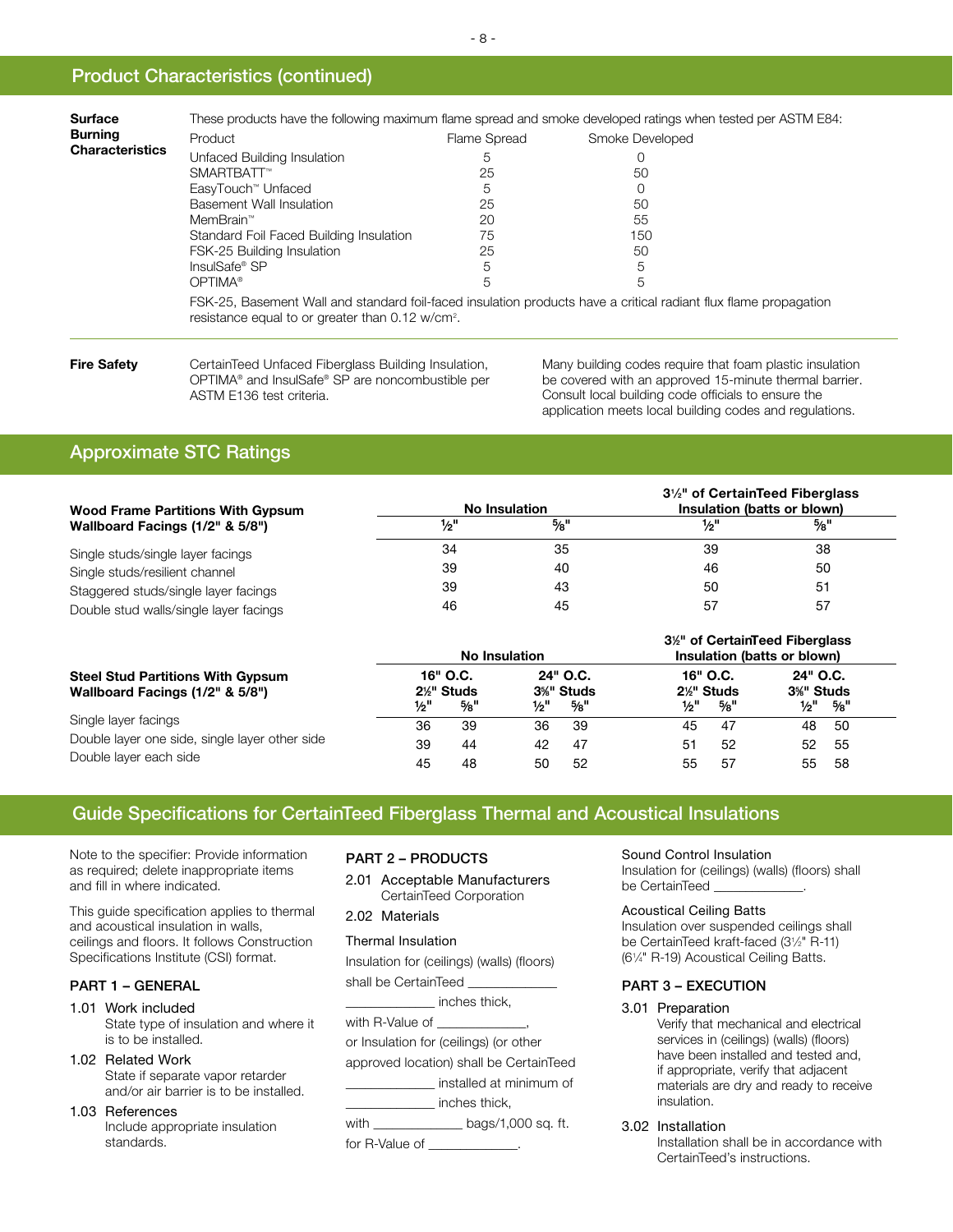### Guide Specifications for CertainTeed Commercial Fiberglass Insulation Products

#### PART 1 – GENERAL

#### 1.01 Summary

- A. This section includes commercial building thermal/acoustical insulation for application to:
- 1. Exterior building walls;
- 2. Interior partition walls, shaft walls, and other interior surfaces;
- 3. Ceiling suspension systems.

#### 1.02 Submittals

- A. Prepare and submit for approval information as required by the conditions of the contract and Division 1 Submittals sections.
- B. Submit product data for each thermal and acoustical insulation product specified.

#### 1.03 Quality Assurance

A. Installers shall be qualified to perform work of this section and shall be experienced in the performance of installation operations as appropriate to the project.

#### 1.04 Delivery and Storage

A. Deliver all insulation materials and accessories to the project site in manufacturer's original, unopened, undamaged packaging, with all identification labels intact. Store in a safe place protected from dust, dirt, moisture and physical abuse before and during installation.

#### PART 2 – PRODUCTS

- 2.01 Approved Manufacturer and Products
- A. All thermal/acoustical insulation materials shall be in accordance with Division 1 Submittals, manufactured by CertainTeed Corporation, including but not limited to:
- 1. CertaPro AcoustaTherm Batts, Unfaced or Kraft Faced (no tabs).
- 2. CertaPro Partition Batts, Unfaced.
- 3. CertaPro Thermal Kraft Faced Batts.
- 4. CertaPro Thermal Foil Faced Batts.
- 5. CertaPro Thermal FSK-25 Faced Batts.
- 6. CertaPro Thermal Extended Flange Batts, FSK Faced.
- 7. CertaPro Thermal Extended Flange Batts, Black PSK Faced.
- 8. CertaPro Thermal Extended Flange Batts, White PSK Faced.
- 9. Building Insulation, Unfaced, Kraft Faced.
- 10. CertaPro Commercial Board, Unfaced, FSK Faced, ASJ Faced.
- 11. CertaPro AcoustaBoard Black.
- 12. CertaPro AcoustaBlanket Black. 13. Metal Building Insulation 202-96 (Rev. 2000).
- 14. Commercial Blanket Insulation.
- B. Where applicable, specify product thicknesses and length/width dimensions so insulation completely fills wall cavities to meet thermal and acoustical performance specifications.
- C. Specify type of vapor retarder facing to meet water vapor transmission and fire rating specifications.

#### 2.02 Products and Applications

A. Curtain Wall Insulation:

- 1. CertaPro AcoustaTherm Batts, Unfaced or Kraft Faced (no tabs). R-Value:
- 2. CertaPro Thermal Kraft, Foil, or FSK-25 Faced Batts. R-Value:
- 3. CertaPro Commercial Board, Unfaced, FSK or ASJ Faced. R-Value:
- B. Partition Insulation:
- 1. CertaPro Partition Batts, Unfaced. R-Value: 5.8.
- C. Interior Cavity Wall Insulation:
- 1. CertaPro AcoustaTherm Batts, Unfaced or Kraft Faced. R-Value:
- 2. CertaPro Thermal Batts, Kraft, Foil, or FSK-25 Faced. R-Value:
- 3. CertaPro Thermal Extended Flange Batts, FSK or PSK Faced. R-Value:
- D. Insulation over ceiling suspension systems:
- 1. CertaPro AcoustaTherm Batts, Unfaced or Kraft Faced (no tabs). R-Value:
- 2. Optima Blown-In Insulation System. R-Value:
- E. Insulation for acoustic control in theaters, sound studios, etc.:
- 1. CertaPro AcoustaBoard Black. R-Value:
- 2. CertaPro AcoustaBlanket Black. R-Value:
- F. Insulation for metal building ceiling and side wall applications:
- 1. CertainTeed Metal Building 202-96 (Rev. 2000). R-Value:
- 2. Commercial Blanket Insulation. R-Value:

#### PART 3 – EXECUTION

#### 3.01 Inspection

- A. Verify that all insulation may be installed in accordance with project drawings, thermal and acoustical design requirements and fire ratings.
- B. Confirm that all exterior and interior wall, partition, and floor/ceiling assembly construction has been completed to the point where the insulation may be correctly installed.

#### 3.02 Installation

A. Install all insulation in compliance with manufacturer's published instructions and good workmanship so that acoustical and thermal performance requirements are met.

#### 3.03 Safety Precautions

- A. Properly protect insulation contractor's employees during installation of all insulation. Protection shall include proper attire when handling and applying insulation materials, and shall include but not be limited to gloves, hard hats, disposable dust respirators, and eye protection.
- B. Conduct all job site operations in compliance with applicable provisions of the Occupational Safety and Health Act and/or local safety and health codes and regulations.